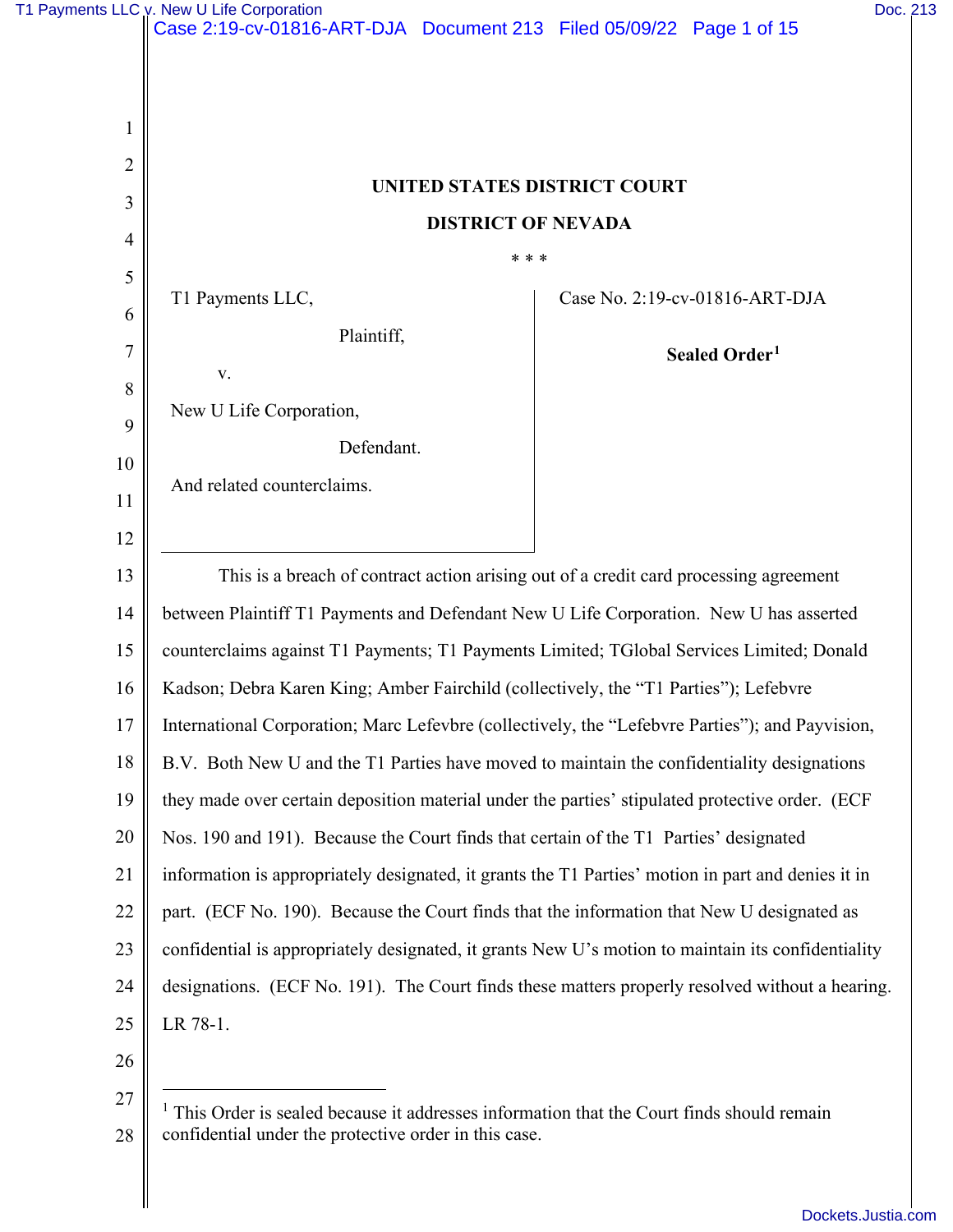#### $1 \parallel L$ **I. Background.**

| $\overline{2}$ | On February 3, 2021 the Court granted the parties' stipulated protective order, which                                                         |  |  |  |  |
|----------------|-----------------------------------------------------------------------------------------------------------------------------------------------|--|--|--|--|
| $\mathfrak{Z}$ | provides:                                                                                                                                     |  |  |  |  |
| $\overline{4}$ | (b) "Confidential" information is information that falls within one<br>or more of the following categories:                                   |  |  |  |  |
| 5              | (ii) Non-public financial information of any of the Parties, the                                                                              |  |  |  |  |
| 6              | disclosure of which may have the effect of causing harm to the<br>financial or competitive position of any Producing Party from which         |  |  |  |  |
| $\overline{7}$ | the information was obtained or of any Party to this action, the                                                                              |  |  |  |  |
| 8              | disclosure of which may have the effect of causing harm to the<br>financial or competitive position of any Producing Party from which         |  |  |  |  |
| 9              | the information was obtained;                                                                                                                 |  |  |  |  |
| 10             | (iii) Non-public information related to any of the Parties' credit card                                                                       |  |  |  |  |
| 11             | processing or charging operations, the disclosure of which may have<br>the effect of causing harm to the financial or competitive position of |  |  |  |  |
| 12             | any Producing Party from which the information was obtained;                                                                                  |  |  |  |  |
| 13             | (iv) Any trade secret of the Producing Party, the Parties, or any third                                                                       |  |  |  |  |
| 14             | parties, which has not been made public, and the disclosure of which<br>may have the effect of causing harm to the competitive position of    |  |  |  |  |
| 15             | any Producing Party from which the information was obtained, any<br>Party to this action or any third party including, but not limited to,    |  |  |  |  |
| 16             | agreements, pricing information, policies and procedures, and                                                                                 |  |  |  |  |
| 17             | customer lists; and                                                                                                                           |  |  |  |  |
| 18             | (v) Any commercially sensitive information of the Producing Party,<br>the Parties, or any third parties, which has not been made public, the  |  |  |  |  |
| 19             | disclosure of which is likely to harm the competitive position of any<br>Producing Party from which the information was obtained, any         |  |  |  |  |
| 20             | Party to this action, or any third party, or would contravene an<br>obligation of confidentiality of the Producing Party, including,          |  |  |  |  |
| 21             | without limitation: $(1)$ policies or procedures; $(2)$ agreements by and                                                                     |  |  |  |  |
| 22             | between the Producing Party, any one or all of the Parties, and/or<br>third parties; (3) business terms, including payment, pricing, fees, or |  |  |  |  |
| 23             | other terms of doing business; and/or (4) information which is<br>subject to contractual or legal non-disclosure obligations.                 |  |  |  |  |
| 24             | (ECF No. 92 at 2-3).                                                                                                                          |  |  |  |  |
| 25             |                                                                                                                                               |  |  |  |  |
| 26             |                                                                                                                                               |  |  |  |  |
| 27             |                                                                                                                                               |  |  |  |  |
| 28             |                                                                                                                                               |  |  |  |  |
|                |                                                                                                                                               |  |  |  |  |
|                | Page 2 of 15                                                                                                                                  |  |  |  |  |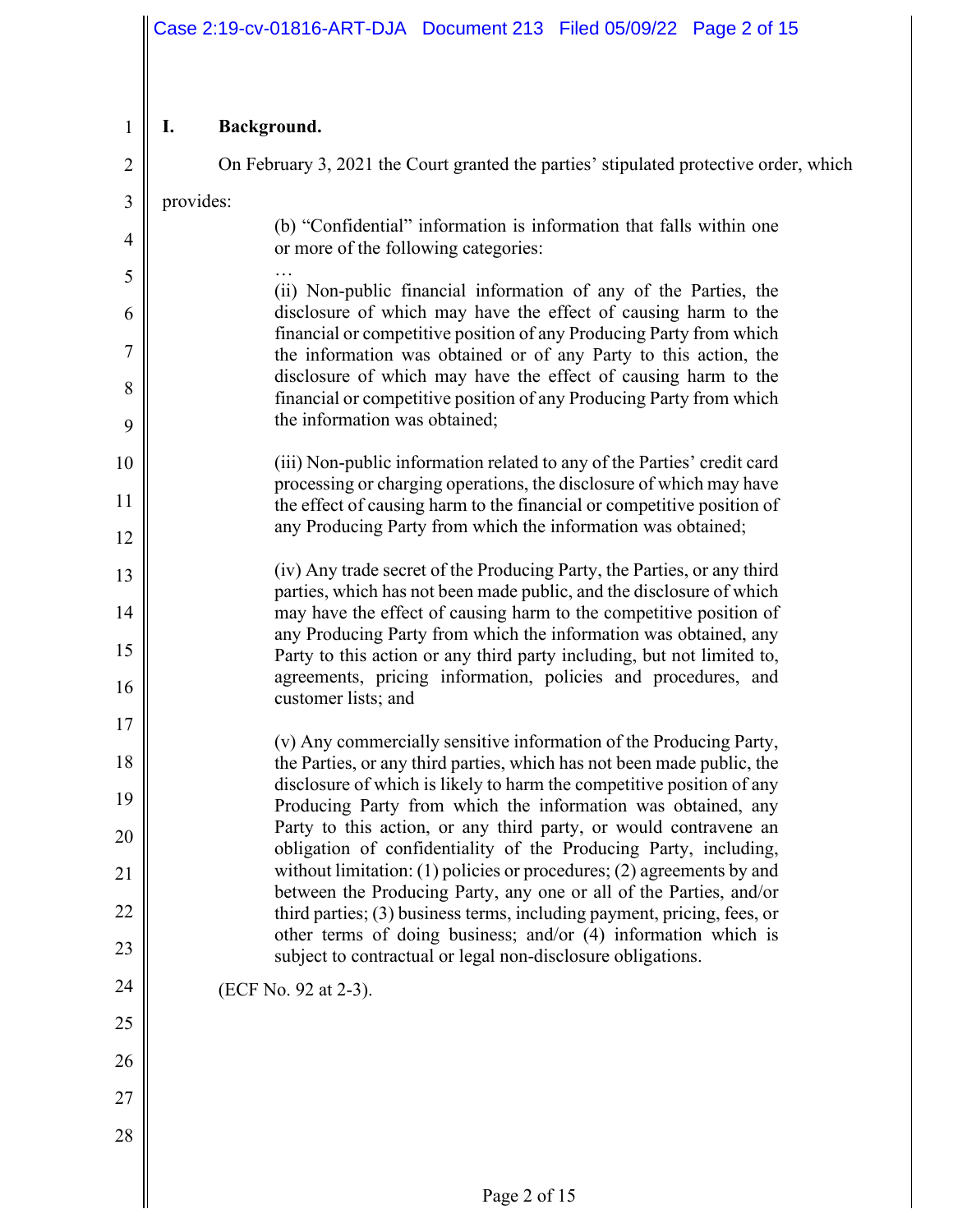1 2 3 4 5 6 7 The T1 Parties move to maintain their confidentiality designations over two<sup>[2](#page-2-0)</sup> categories of testimony from deponent Lisa Kaye: testimony regarding Counter-defendant Donald Kadson and testimony regarding third party, Pixxels, Ltd. (ECF No. 190). New U moves to maintain its confidentiality designations over three categories of testimony from deponent Ken Burgess: testimony regarding New U's former credit card processer, testimony regarding the formulation and testing of New U's SomaDerm product, and testimony regarding the methods by which New U monitors its distributors. (ECF No. 192).

8

## **II. Discussion.**

9 10 11 12 13 14 15 16 17 18 Generally, the public may access "documents and information produced during discovery unless the party opposing disclosure shows 'good cause' why a protective order is necessary." *Phillips ex rel. Estates of Byrd v. General Motors Corp.*, 307 F.3d 1206, 1210 (9th Cir. 2002); *see also* Fed. R. Civ. P. 26(c)(1) ("The court may, for good cause, issue an order to protect a party or person from annoyance, embarrassment, oppression, or undue burden or expense."). "While courts generally make a finding of good cause before issuing a protective order, a court need not do so" when the parties stipulate to the order. *In re Roman Catholic Archbishop of Portland in Oregon*, 661 F.3d 417, 424 (9th Cir. 2011). When the protective order was stipulated to, and no party has made a showing of good cause, "the burden of proof remains with the party seeking protection." *Id.* (quotation marks and alterations omitted).

19 20 21 22 23 24 25 If a party challenges the confidentiality of information produced under a protective order, the court must conduct a two-step analysis. *Universal Entertainment Corporation v. Aruze Gaming America, Inc.*, No. 2:18-cv-00585-RFB-NJK, 2020 WL 9461115, at \*2 (D. Nev. May 22, 2020) (citing *Bangert v. Cty. of Placer*, No. 2:17-cv-01677-KJN-P, 2019 WL 358518, at \*2 (E.D. Cal. Jan. 29, 2019)). First, a court must determine "whether particularized harm will result from disclosure of information to the public." *Id.* "Broad allegations of harm, unsubstantiated by specific examples or articulated reasoning, do not satisfy" this step. *Id.* (quoting *Beckman* 

26

<span id="page-2-0"></span><sup>27</sup>  28  $2$  In reply, the T1 Parties concede that one category of information—the names of employees need not be designated confidential because that information is already public. (ECF No. 201 at 2). The Court will thus not address this category of information.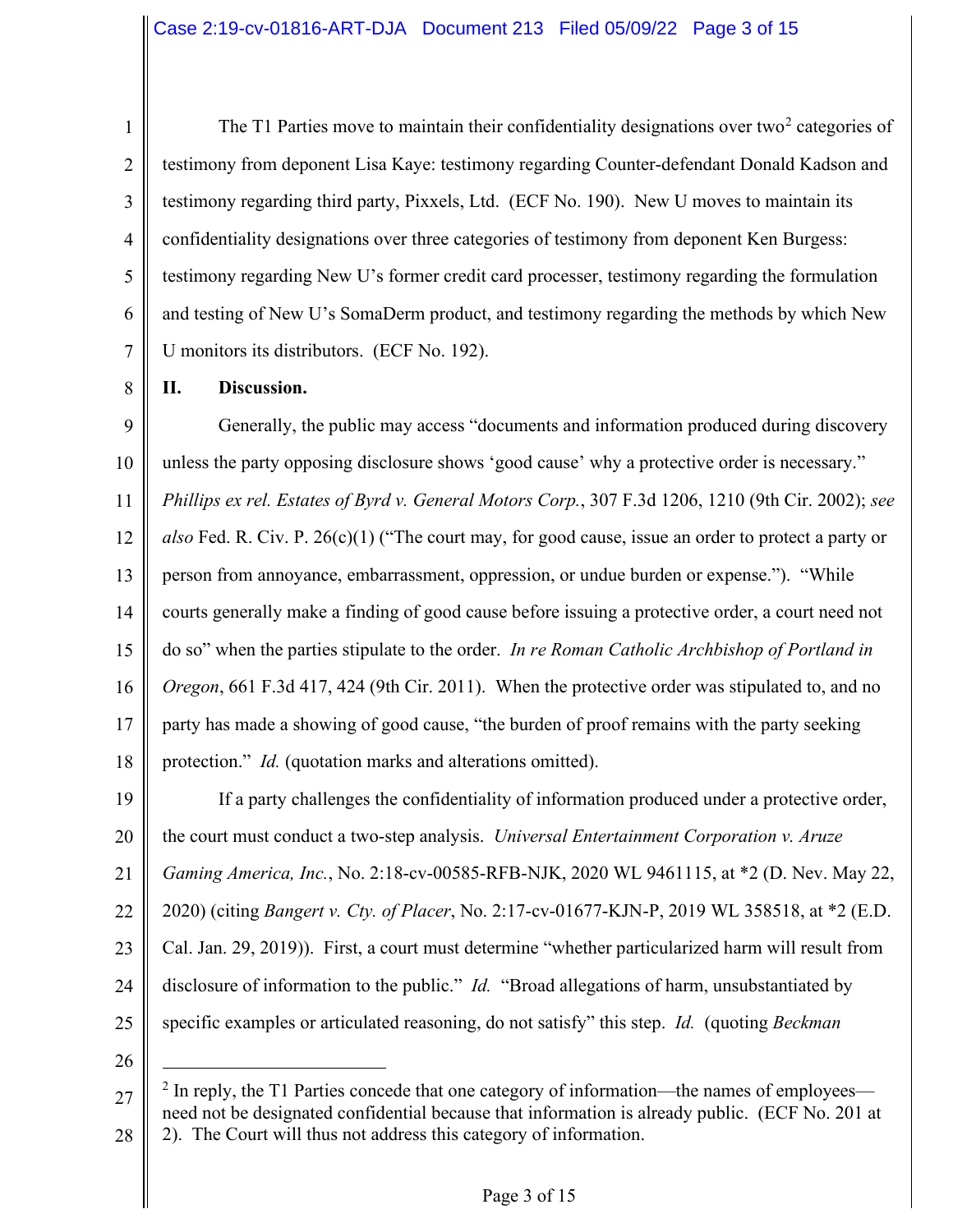| $\mathbf{1}$   | Indus., Inc. v. Int'l Ins. Co., 966 F.2d 470, 476 (9th Cir. 1992)). Second, if a court determines                                                            |  |  |  |  |
|----------------|--------------------------------------------------------------------------------------------------------------------------------------------------------------|--|--|--|--|
| $\overline{2}$ | that such harm will result from disclosure of the discovery information, "it must then balance 'the                                                          |  |  |  |  |
| $\mathfrak{Z}$ | public and private interests to decide whether [maintaining] a protective order is                                                                           |  |  |  |  |
| 4              | necessary." <i>Id.</i> (quoting <i>Phillips</i> , 307 F.3d at 1211). The Ninth Circuit has "directed courts                                                  |  |  |  |  |
| 5              | doing this balancing to consider the factors identified  in Glenmede Trust Co. v. Thompson, 56                                                               |  |  |  |  |
| 6              | F.3d 476, 483 (3d Cir. 1995)." Id. (citing Phillips, 307 F.3d at 1211).                                                                                      |  |  |  |  |
| 7              | In Glenmede, the Third Circuit noted several factors that a district court may consider in                                                                   |  |  |  |  |
| 8              | determining whether "good cause" exists to continue the protection of the discovery material                                                                 |  |  |  |  |
| 9              | produced pursuant to a stipulated protective order: (1) whether disclosure will violate any privacy                                                          |  |  |  |  |
| 10             | interest; $(2)$ whether the information is being sought for legitimate or improper purposes; $(3)$                                                           |  |  |  |  |
| 11             | whether disclosure will cause a party embarrassment; (4) whether the information is important to                                                             |  |  |  |  |
| 12             | public health and safety; (5) whether the sharing of information among litigants will promote                                                                |  |  |  |  |
| 13             | fairness and efficiency; (6) whether a party benefitting from the order of confidentiality is a                                                              |  |  |  |  |
| 14             | public entity or official; and (7) whether the case involves issues important to the public. See                                                             |  |  |  |  |
| 15             | Glenmede, 56 F.3d at 483 (citations omitted). Glenmede also advised that:                                                                                    |  |  |  |  |
| 16             | Discretion should be left with the court to evaluate the competing                                                                                           |  |  |  |  |
| 17             | considerations in light of the facts of individual cases. By focusing<br>on the particular circumstances in the cases before them, courts are                |  |  |  |  |
| 18             | in the best position to prevent both the overly broad use of<br>[protective] orders and the unnecessary denial of confidentiality for                        |  |  |  |  |
| 19             | information that deserves it                                                                                                                                 |  |  |  |  |
| 20             |                                                                                                                                                              |  |  |  |  |
|                |                                                                                                                                                              |  |  |  |  |
| 21             | Id. (citations omitted).                                                                                                                                     |  |  |  |  |
| 22             | $\boldsymbol{A}$ .<br>The Court denies the T1 Parties' motion to retain their confidentiality<br>designation over Lisa Kaye's testimony about Donald Kadson. |  |  |  |  |
| 23             |                                                                                                                                                              |  |  |  |  |
| 24             | The T1 Parties argue that the Court should maintain its confidentiality designations over                                                                    |  |  |  |  |
| 25             | portions of Kaye's testimony regarding Kadson's interactions with non-parties. (ECF No. 190).                                                                |  |  |  |  |
| 26             | They argue that this testimony is inflammatory, irrelevant, and untrue. (Id. at 8). Because New U                                                            |  |  |  |  |
| 27             | could not identify how the information would relate to the litigation, the T1 Parties assert that                                                            |  |  |  |  |

 $\mathsf{I}$ 

 $\mathop{||}$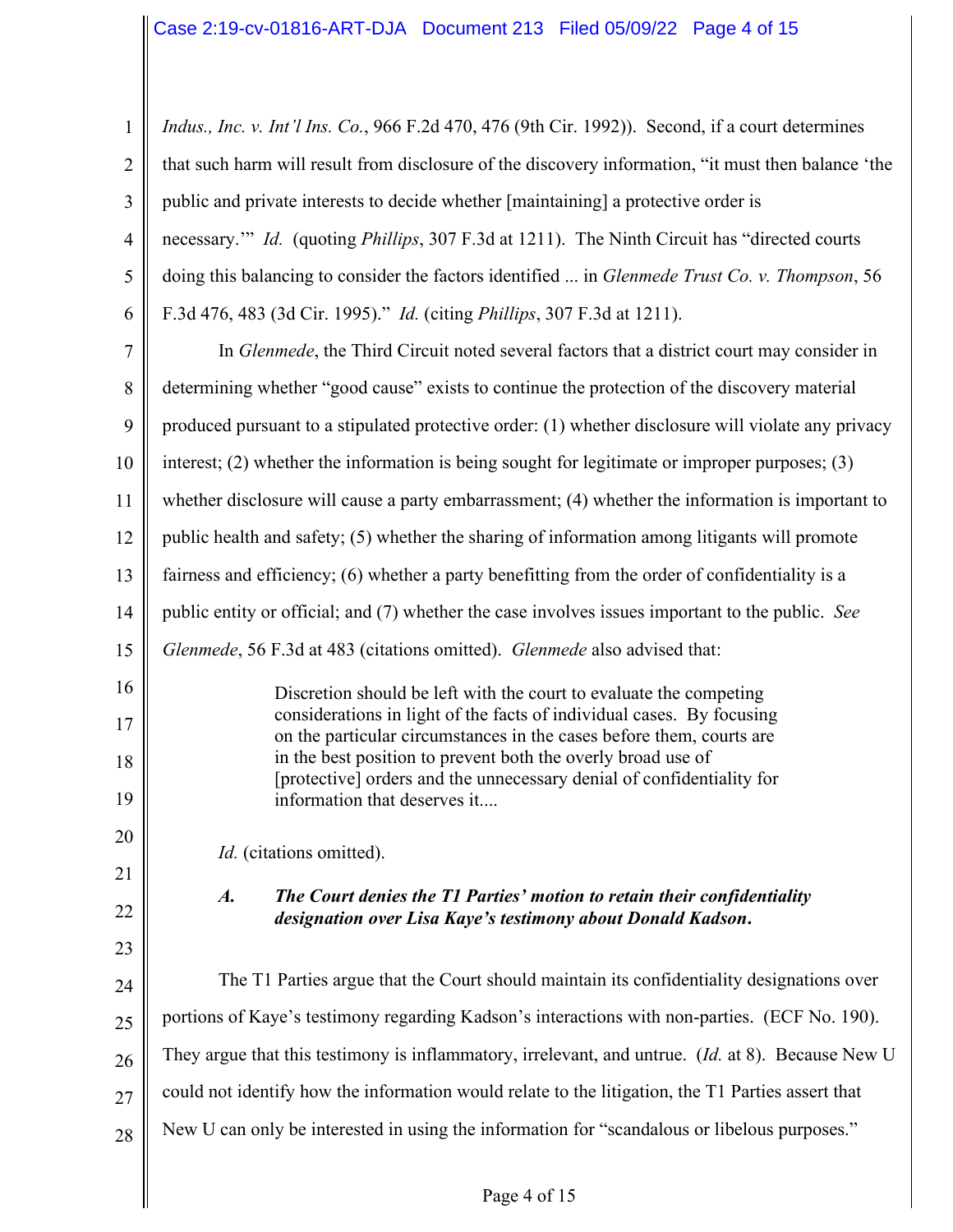1 2 3 4 5 (*Id.*). The T1 Parties rely on *Selling Source, LLC v. Red River Ventures, LLC—*a District of Nevada case—for the proposition that, where information is inaccurate and could portray a nonparty in false light, "particularized harm will result." (*Id.*). The T1 Parties assert that this information falls under the parties' stipulated protective order as "commercially sensitive information" that could harm T1 Payments' and Kadson's competitive positions. (*Id.* at 11).

6 7 8 9 10 11 12 13 14 15 New U responds that the T1 Parties have failed to carry their burden of showing why portions of Kaye's testimony regarding Kadson qualifies as confidential. (ECF No. 196 at 4). New U explains that the testimony is relevant to their racketeering allegations because it demonstrates "Kadson's pattern of coercive behavior directed at other merchants who demanded that T1 release their processing funds…" (*Id.* at 4-5). This information, New U argues, is not commercially sensitive information related to the T1 Parties' business operations but would only harm the T1 Parties' or Kadson's competitive positions because of the "inherently repugnant nature of Kadson's behavior…." (*Id.* at 5). New U distinguishes *Selling Source*, explaining that, unlike the parties in that case who both agreed that the information at issue was false, here, the T1 Parties are attempting to unilaterally declare that Kaye's testimony is false. (*Id.* at 6).

16 17 18 19 20 21 22 23 24 The T1 Parties reply that, because New U did not provide a legitimate reason for wanting Kaye's testimony to be public, "the only use to which New U Life will put such information is for the nefarious purposes of vexing and harassing the T1 Parties and non-parties, and unduly multiplying the proceedings." (ECF No. 201 at 2). The T1 Parties argue that commercially sensitive information—undefined in the parties' protective order—can include information like that contained in Kaye's testimony because it has the potential to harm the viability of Kadson's businesses. (*Id.* at 3). The T1 Parties reassert that the information is irrelevant to the litigation and only sought for improper purposes because New U has not explained a legitimate need for the information to be public. (*Id.* at 4).

25 26 27 28 The Court denies the T1 Parties' motion to maintain their confidentiality designation over Kaye's testimony regarding Kadson. At step one, the T1 Parties have not asserted substantiated allegations that Kaye's testimony about Kadson will harm Kadson's businesses. While the T1 Parties argue that New U will use the information for scandalous purposes, they have provided no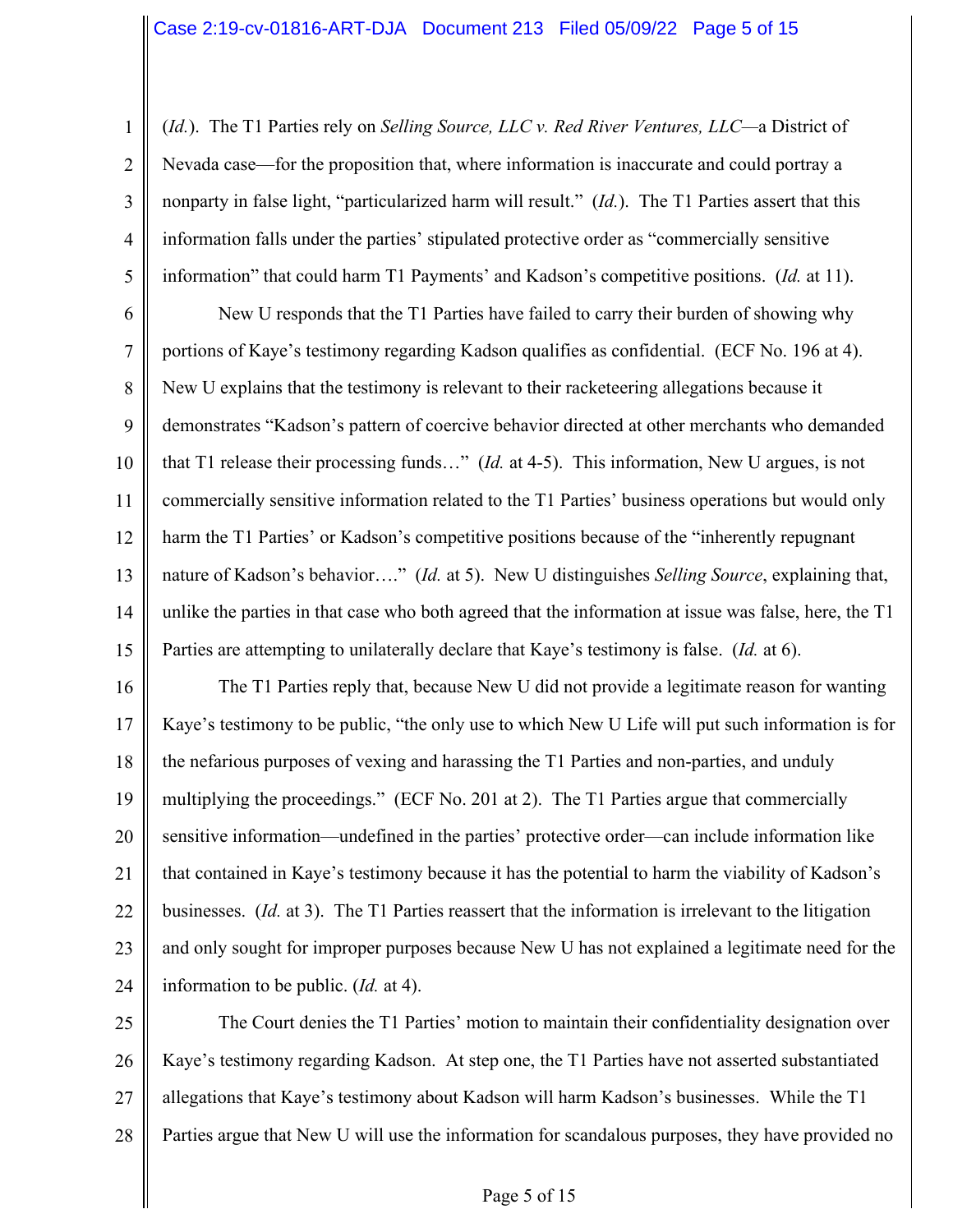1 2 reason—other than stating that New U could not articulate why the information should not be protected—for the Court to believe that New U will use it to harm Kadson.

3 4 5 6 7 8 9 *Selling Source* is also distinguishable. There, the Court found a compelling reason to seal a portion of a non-dispositive motion that contained a statement that a non-party had stolen information from the plaintiff. *See Selling Source, LLC v. Red River Ventures, LLC*, No. 2:09-cv-01491-JCM-GWF, 2011 WL 1630338, at \*4 (D. Nev. April 29, 2011). The parties agreed that the statement was inaccurate, and the Court noted that it could cast the non-party in a false light or be used in a libelous fashion. *See id.* The Court thus found good cause to redact the information at issue and seal the non-redacted version. *See id.* 

10 11 12 13 14 15 16 17 18 19 However, here, the Court is not deciding whether documents should be sealed, nor is it deciding whether false information about a non-party should be public. Kadson is a party to this litigation and, while he contests the validity of Kaye's statements, given New U's assertions that they are accurate, the Court is not able to determine that they could be used to libel Kadson or cast him in a false light. Instead, Kaye's statements are more akin to the allegations the court in *Selling Source* decided not to seal—statements that the plaintiff had been dishonest—because "a litigant's embarrassment, incrimination, or exposure to further litigation" were not reason enough to seal. *See id.* Because the Court is not convinced that the T1 Parties have met their burden of establishing particularized harm, it need not proceed to the second step or consider the balancing factors in *Glenmede*.

20

21

## *B. The Court grants the T1 Parties' motion to retain their confidentiality designation over Lisa Kaye's testimony about Pixxels, Ltd***.**

22 23 24 25 26 27 28 The T1 Parties argue that the Court should maintain their confidentiality designations over information in Kaye's testimony about Pixxels because it is a non-party entity. (ECF No. 190 at 9). They explain that publicly disclosing information about Pixxels, its business structure, and false information against which Pixxels "would have to defend itself against... if publicly exposed" would harm Pixxels' competitive position. (*Id.*). They add that the information is irrelevant to the litigation and falls squarely under the parties' protective order as commercially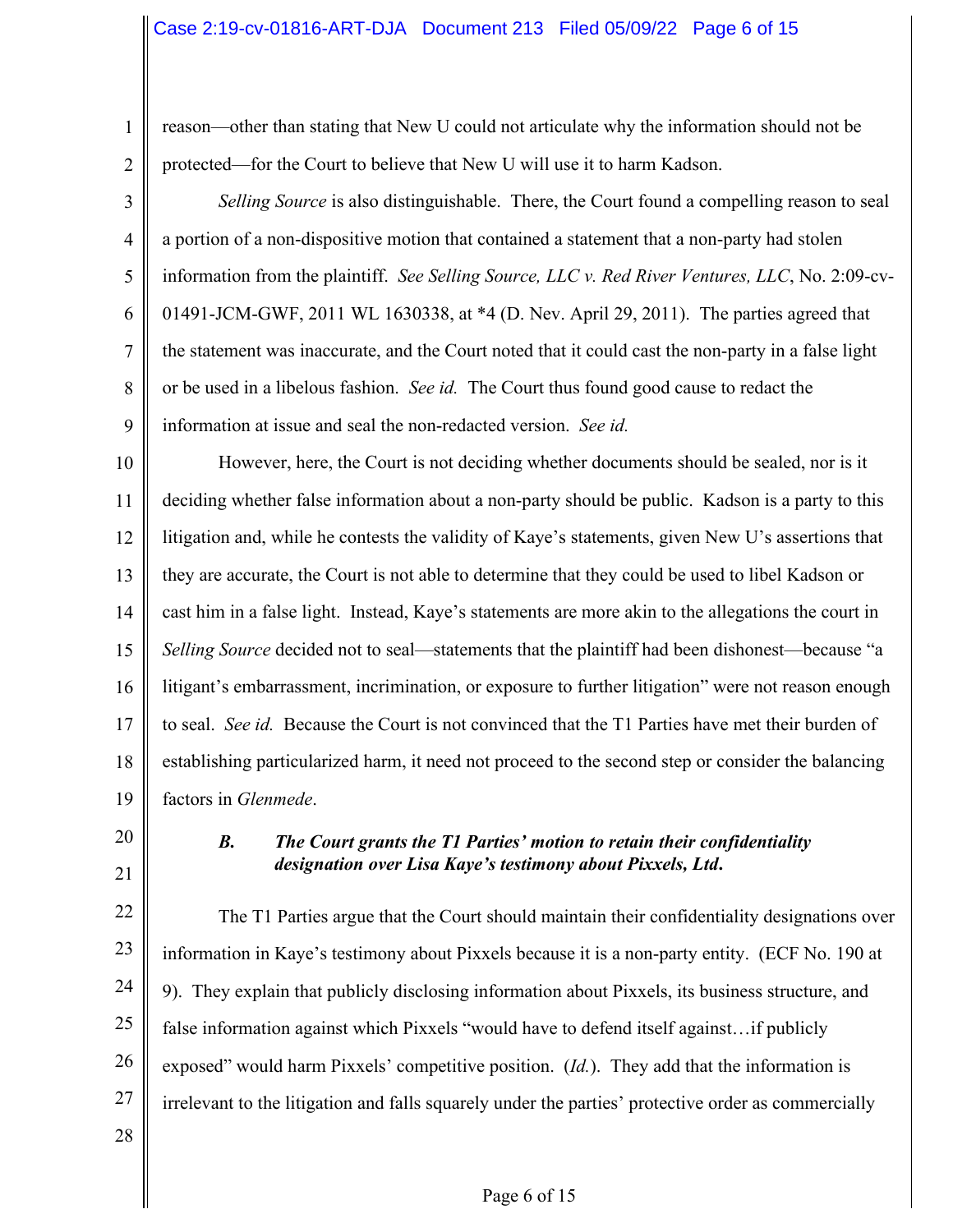sensitive information. (*Id.* at 11). Notably, the T1 Parties claim that false information about Pixxels is being used in another litigation, to which false information Pixxels must now respond. (*Id.*).

4 5 6 7 8 9 New U responds that information related to Pixxels should not be confidential because it is relevant to New U's claims that the T1 Parties fraudulently transferred assets and business to Pixxels to evade creditors. (ECF No. 196 at 8). New U adds that the T1 Parties have not carried their burden of showing particularized harm will result if the information is not protected. (*Id.* at 8-9). To the contrary, they assert that the public "has an interest in information shedding light on T1's disregard of corporate formalities…" (*Id.* at 9).

10 11 12 13 14 15 The T1 Parties reply that New U has never alleged that Pixxels is an alter ego of a named defendant and that, in a separate lawsuit—which New U cites—Pixxels has moved to dismiss, including a declaration that Pixxels has never received T1 business or assets. (ECF No. 201 at 5). The T1 Parties add that certain of Kaye's deposition contradicts New U's claims. (*Id.*). The T1 Parties assert that this contradiction "further emphasizes New U Life's intention to misuse information about non-party Pixxels if it is no longer subject to a protective order." (*Id.*).

16 17 18 19 20 21 22 23 24 25 26 27 The Court grants the T1 Parties' motion to maintain their confidentiality designation over Kaye's testimony regarding Pixxels. At step one, the T1 Parties have explained that, should Kaye's testimony about Pixxels' ownership and structure—which the T1 Parties assert is inaccurate—were made public, Pixxels would have to defend itself against the notion that it has obtained business and assets from the T1 Parties. While the T1 Parties do not elaborate about why Pixxels would need to defend itself against these allegations, the T1 Parties explain that this is not the first time Pixxels has made efforts to debunk these claims in a lawsuit against T1 Payments. (ECF No. 201 at 5) (citing *Ibuumerang, LLC v. T1 Payments LLC*, No. 2:21-cv-01611-JCM-VCF (D. Nev)). It is a closer call for the Court to say that the T1 Parties have established particularized harm because they do not explain, for example, whether former T1 Payments' merchants may begin suing Pixxels or whether competitors may use Kaye's testimony to their advantage. However, because the T1 Parties have asserted that Pixxels—a nonparty—

28

1

2

3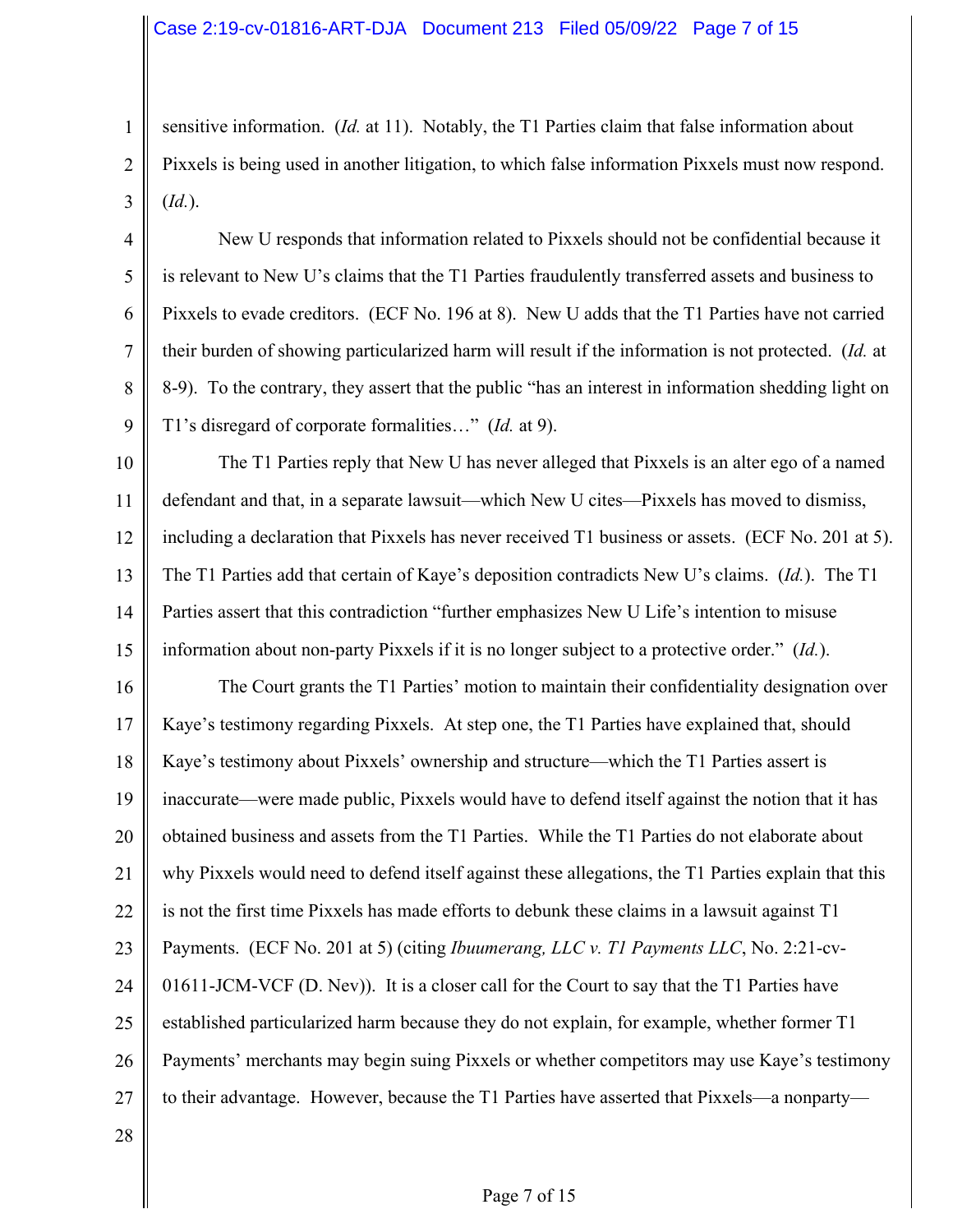1 may need to interject itself into a litigation to debunk these claims if public, the Court finds that the T1 Parties have alleged particularized harm.

2

3 4 5 6 7 8 9 10 11 12 13 14 15 16 17 18 19 20 21 22 23 24 Because the T1 Parties have carried their burden under step one, the Court will balance the public and private interests under the *Glenmede* factors. First, if New U's position that the T1 Parties have moved assets and business into Pixxels is untrue, the T1 Parties have an interest in the public not conflating T1 Payments and Pixxels. This factor weighs in favor of protection. Second, while New U's argument that the testimony is relevant to the litigation is compelling, New U does not explain how a confidentiality designation will prevent New U from using this information in this action. This factor weighs in favor of protection. Third, as a corporate entity, it is unlikely that disclosure of this information will cause Pixxels embarrassment. But the T1 Parties have asserted that the public disclosure of the testimony could harm Pixxels pecuniary interests by necessitating its defense against allegedly false claims. *See Glenmede*, 56 F.3d at 484 (stating that "[w]e have typically viewed the 'embarrassment' factor in terms of non-pecuniary harm to individuals; however, the primary measure of the well-being of a business is pecuniary."). This factor weighs in favor of protection. Fourth, the information—while not relevant to public health—is important to the safety of potential Pixxels clients if, as New U asserts, the T1 Parties are surreptitiously transferring assets and business to Pixxels. This factor weighs in favor of disclosure. Fifth, the sharing of this information among litigants would promote fairness and efficiency if the allegation that the T1 Parties are transferring assets and business is true. Indeed, the T1 Parties have pointed out that this claim has come up in another litigation against T1 Payments. This factor weighs in favor of disclosure. The sixth factor is inapposite here. Seventh, the case involves issues important to the public because it involves claims regarding a merchant improperly withholding client funds. This factor weighs in favor of disclosure.

25 26 27 28 There are compelling reasons on both sides. However, the Court also considers the facts of this individual case, notably that the parties agreed to a protective order designed to cover "commercially sensitive information of…any third parties, which has not been made public, the disclosure of which is likely to harm the competitive position of…any third party…" (ECF No.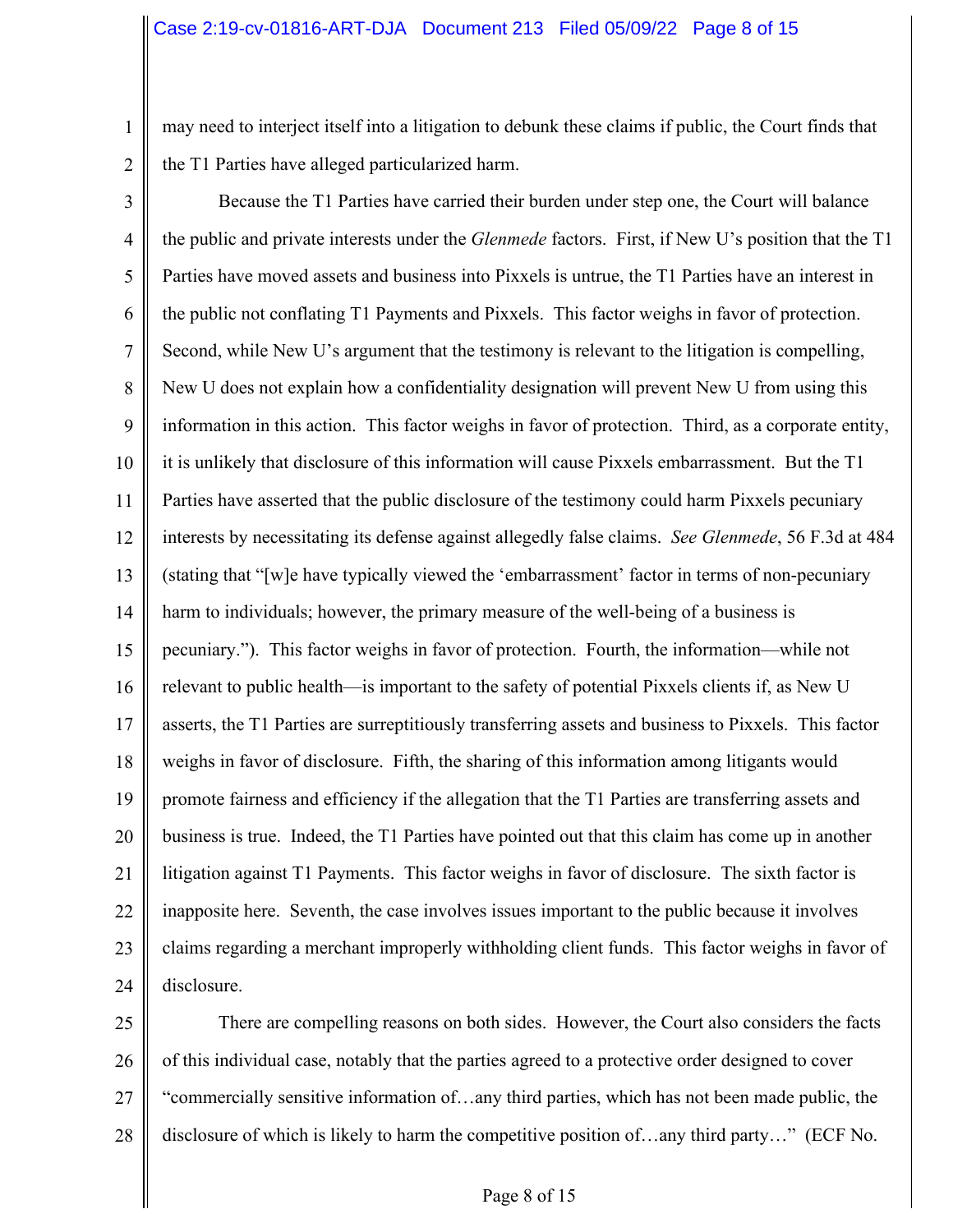1 2 3 4 5 92 at 3). New U has not argued that the information in Kaye's testimony about Pixxels does not fall under this category of information. And even though New U argues that Pixxels is a shell company, that allegation is still just an allegation and Pixxels is still a third party. The Court thus grants the T1 Parties' motion to maintain their confidentiality designation over portions of Kaye's testimony regarding Pixxels.

6 7

### *C. The Court grants New U's motion to retain its confidentiality designation over Kenneth Burgess' testimony about New U's former credit card processor***.**

8 9 10 11 12 13 14 15 New U argues that the Court should maintain its confidentiality designations over portions of Burgess' testimony regarding New U's relationship with a former credit card processor. (ECF No. 192-3 at 6). New U asserts that it swiftly terminated its relationship with the former card processor after learning that the processor did not have adequate fraud protection in place. (*Id.*). However, if this information were made public, New U asserts that it would lose potential customers. (*Id.*). New U asserts that this information falls into the stipulated protective order category protecting "non-public information related to any of the Parties' credit card processing or charging operations…" (*Id.*).

16 17 18 19 20 21 22 23 The T1 Parties respond that New U has failed to carry its burden of showing particularized harm would result if this information were public because it happened four years ago. (ECF No. 198 at 10-11). The T1 Parties assert that the information should not be protected under the *Glenmede* factors, highlighting that "issues related to security breaches in New U Life's payments processing operations should be publicly disclosed, particularly if those breaches exposed individual customers' personal and financial information." (*Id.* at 12). In reply, New U reasserts that the incident—which occurred prior to the events giving rise to this litigation—is irrelevant to the action and could damage its reputation if released. (ECF No. 202 at 5-6).

24 25 26 27 28 The Court grants New U's motion to maintain its confidentiality designation over Burgess' testimony regarding its former credit card processor. At the first step, New U has asserted that it would lose potential customers if those customers learned that it had maintained a relationship with a card processer—even for a short period of time—that did not have adequate fraud protection in place. While the T1 Parties argue that the incident happened four years ago,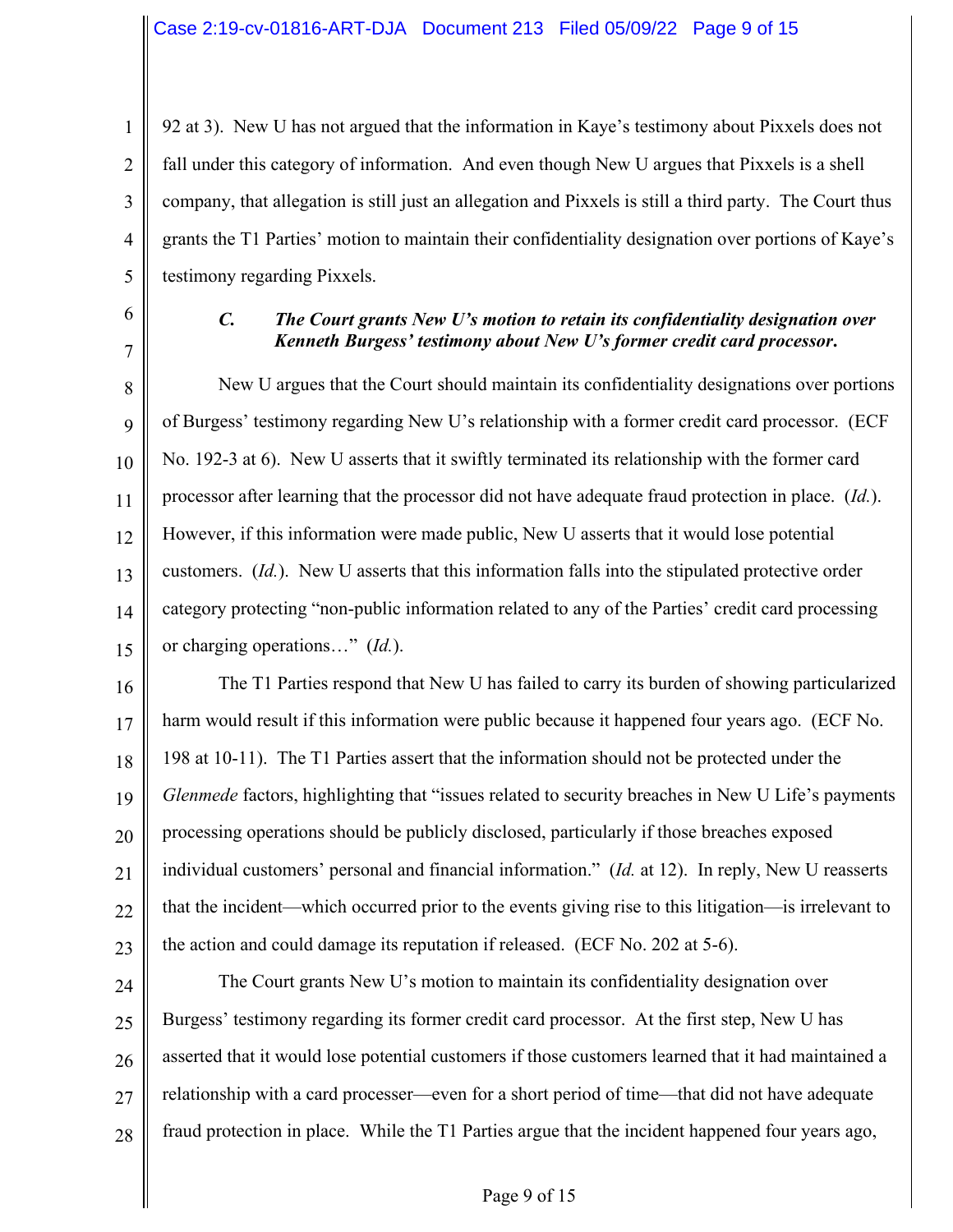1 2 and should thus not be a concern, the Court finds New U's concerns to be particularized enough to meet its burden.

3 4 5 6 7 8 9 10 11 12 13 14 At the second step, the Court balances the public and private interests considering the *Glenmede* factors. First, the disclosure of Burgess' testimony regarding the former credit card processor would reveal information over which New U has claimed a privacy interest because it could impact New U's business. This factor weighs in favor of protection. Second, New U does not address the T1 Parties arguments that they have a legitimate need for this information to support their claim that New U's business activities constituted a risk. While the protective order would not necessarily hinder the T1 Parties' use of this information to prosecute its claims in this action, New U's failure to address this factor means that it weighs in favor of disclosure. Third, disclosure could negatively impact New U's pecuniary interests, meaning that this factor weighs in favor of protection. Fourth, the information is important to public safety because, as the T1 Parties point out, even though New U only used the credit card processor for a short time, that use may have exposed its customers to fraud. This factor weights in favor of disclosure.

15 16 17 18 19 20 21 22 23 24 25 26 27 28 Fifth, the T1 Parties' argument that sharing the information will promote efficiency, without more, is insufficient. To the contrary, New U argues that it has no issue sharing the information amongst the parties to the suit. This factor weighs in favor of protection. The sixth factor is inapposite. Seventh, while information about potential consumer fraud may be important to the public, the case at hand is not about consumer fraud or any allegations arising out of New U's use of its former payment processor. Instead, the T1 Parties' claims against New U involve New U's termination of the contract between it and the T1 Parties. While the T1 Parties claim that New U's use of this former payment processor indicates risk that would have justified the T1 Parties withholding certain funds, the T1 Parties have not adequately explained how the credit card processor that New U used before using T1 Payments would have factored into its risk analysis or decision to withhold funds. Moreover, this testimony falls within the parties' stipulated protective order safeguarding "[n]on-public information related to any of the Parties' credit card processing or charging operations..." (ECF No. 92). Balancing these factors, the Court finds that this testimony should retain its confidentiality designation.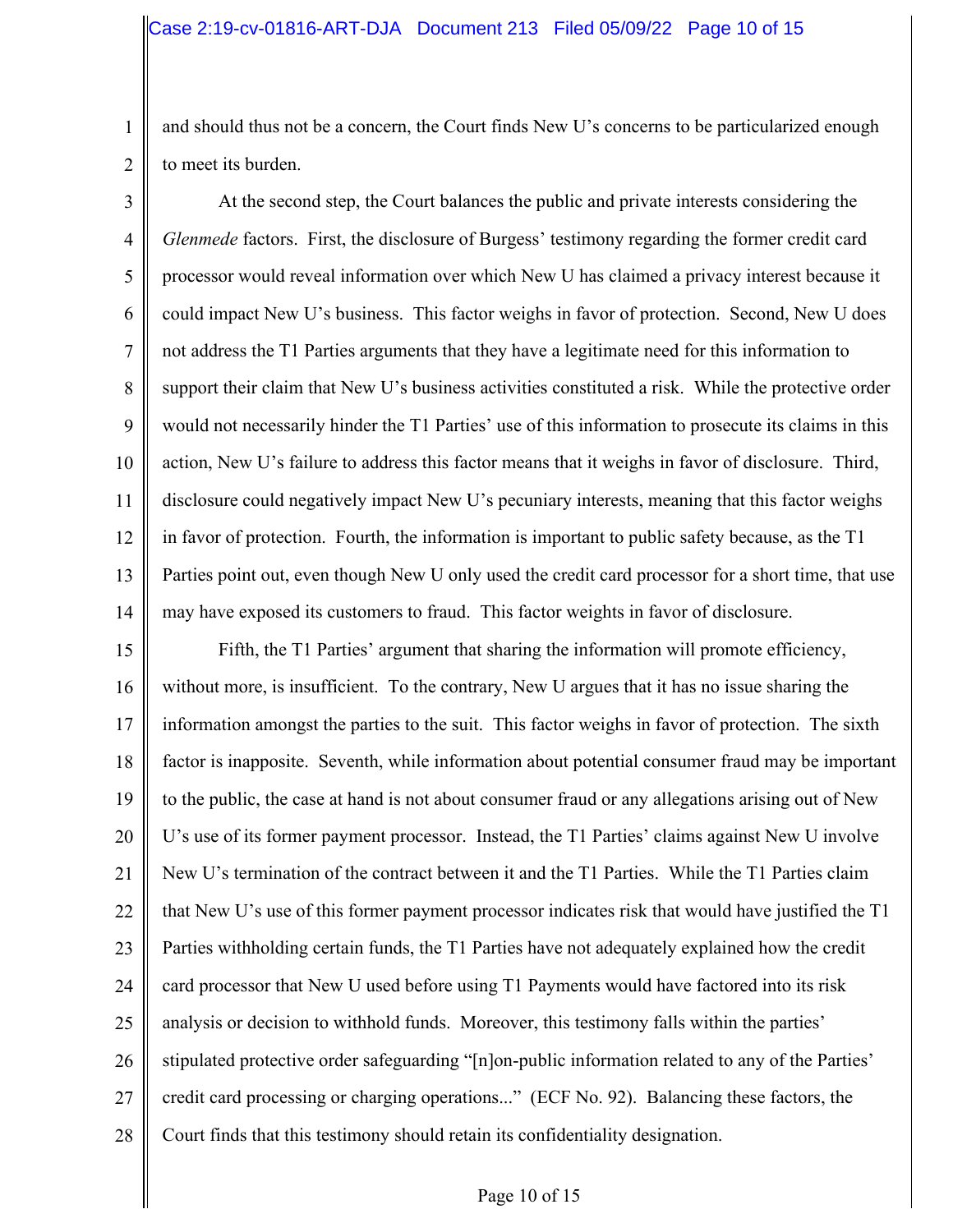1 2

3

4

5

6

7

8

# *D. The Court grants New U's motion to retain its confidentiality designation over Kenneth Burgess' testimony about SomaDerm testing and formulation.*

New U argues that Burgess' testimony about SomaDerm—one of New U's nutraceutical products—should remain confidential because it relates to testing the product and product formulation. (ECF No. 191 at 6). It asserts that the testimony is appropriately classified as confidential under the protective order as a trade secret. (*Id.* 6). New U adds that release of this testimony, which discusses the contents of the proprietary formula, would harm New U's competitive position in the market. (*Id.*).

9 10 11 12 13 14 15 16 17 18 19 20 21 The T1 Parties respond that Burgess' testimony is highly relevant to their claims because it demonstrates that "New U Life's illicit behavior justified T1 Payments LLC's withholding of New U Life's payment processing proceeds." (ECF No. 198 at 2). The T1 Parties explain that, during the testimony, Burgess discussed public information about the complaints New U received regarding SomaDerm, the false claims about SomaDerm that New U made, and the watchdog organizations and federal agencies that investigated SomaDerm. (*Id.*). The T1 Parties assert that the information is not a trade secret because the amount of human growth hormone (HGH) contained in SomaDerm is publicly available and New U does not explain how its HGH formula gives it a competitive advantage. (*Id.* at 8-9). The T1 Parties add that, although New U claimed that the documents underlying the testimony are confidential, New U does not argue that these documents should stay confidential in its motion and thus, New U has waived the confidentiality designation regarding the testimony. (*Id.*). Under the *Glenmede* factors, the T1 Parties argue that the SomaDerm testimony should not be confidential. (*Id.* at 12).

22 23 24 25 26 27 28 New U replies that the T1 Parties' explanation that they terminated New U for its misconduct in marketing SomaDerm is untrue because "T1 engaged in an internal vetting process regarding New U's business model and product." (ECF No. 202 at 2). New U attaches a declaration of Matt Hutka—a New U executive—that the formula for SomaDerm is not publicly available and disclosure of the precise amount of HGH in the product—about which Burgess testified—would allow competitors to introduce "knock-off" products. (*Id.* at 2-3). Regarding waiving confidentiality over documents on which Burgess' testimony is based, New U asserts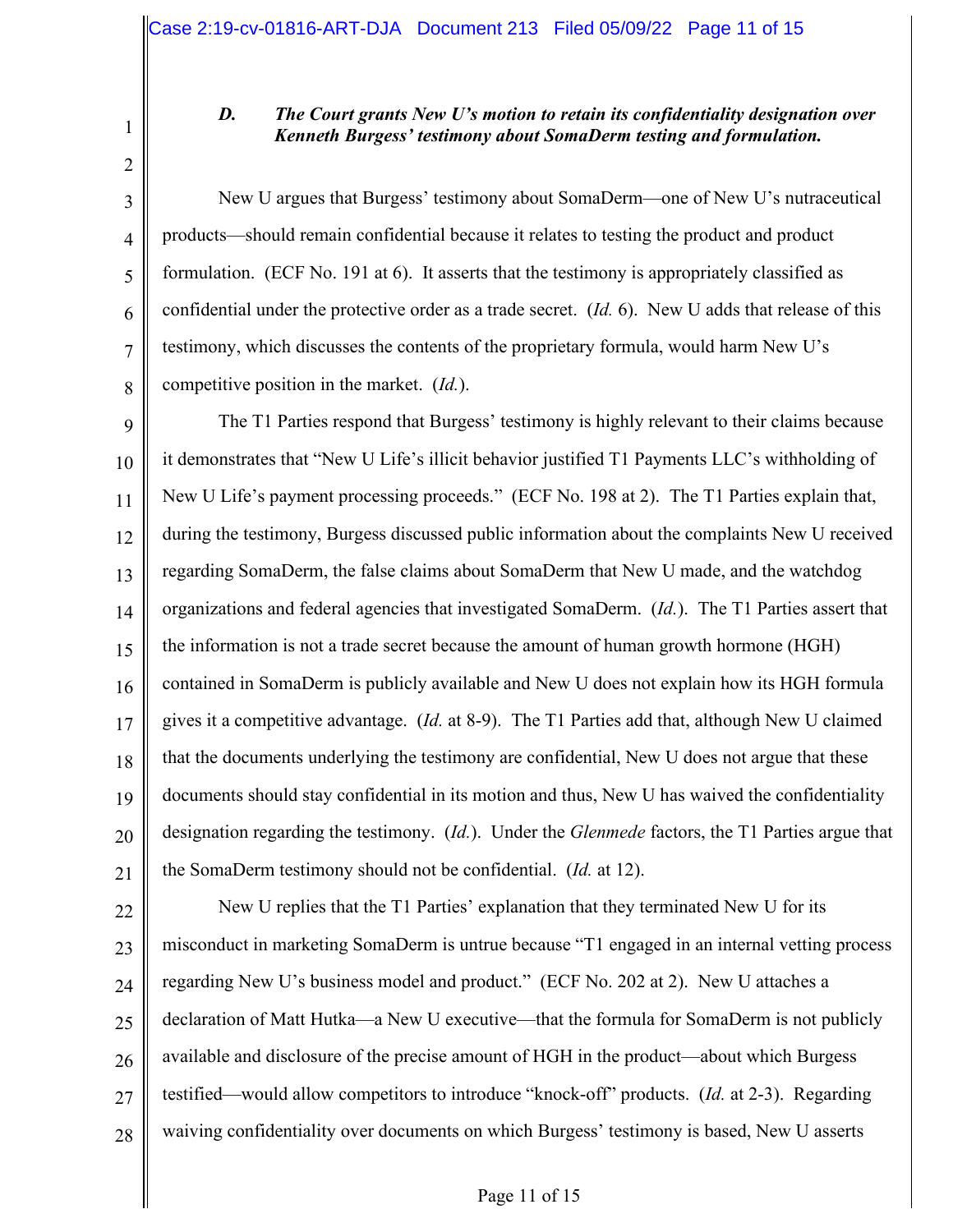1

2

3

4

5

6

7

8

9

that it "has in no way waived confidentiality" over these documents. (*Id.*). New U concludes that the Court should retain the confidentiality of the information under the *Glenmede* factors. (*Id.* at 67).

The Court grants New U's motion to maintain its confidentiality designation over Burgess' testimony regarding the formulation of its SomaDerm product. At the first step, New U has asserted that disclosing information contained in Burgess' testimony about the formulation of SomaDerm would give competitors the ability to create "knock-off" products and would harm its competitive advantage. The Court finds this assertion of harm to be particularized. At the second step, the Court balances the public and private interests under the *Glenmede* factors.

10 11 12 13 14 15 16 17 18 19 20 21 First, disclosing the testimony will harm New U's interest in keeping its formulation private. This weighs in favor of protection. Second, while the T1 Parties argue that the false advertising surrounding the product is relevant to their argument that New U posed a significant amount of risk, they do not explain how publicizing New U's formula will advance that argument in this litigation. This is particularly true because the T1 Parties attach publicly available investigations into New U's claims that support their arguments. This factor weighs in favor of protection. Third, disclosure of this information would harm New U's pecuniary interests if competitors were able to use the proprietary formula of their product. This factor weighs in favor of protection. Fourth, while information about potential false claims regarding a product is important to public health, the T1 Parties have not explained why the precise formulation of the product is necessary to publicize when publicly available investigations already address SomaDerm's purported health claims. This factor weighs in favor of protection.

22 23 24 25 26 27 28 Fifth, the T1 Parties only provide a conclusory statement that sharing this information will promote fairness and efficiency. Without more, this factor weighs in favor of protection. The sixth factor is inapposite. Seventh, the parties are not litigating the propriety of New U's advertisements or the formulation of its product. They are litigating about a credit card processing agreement. While New U's advertising and formulation may be relevant to the litigation, they are not the central issue in this case. This factor weighs in favor of protection. Moreover, Burgess' testimony regarding the testing and formulation of New U's SomaDerm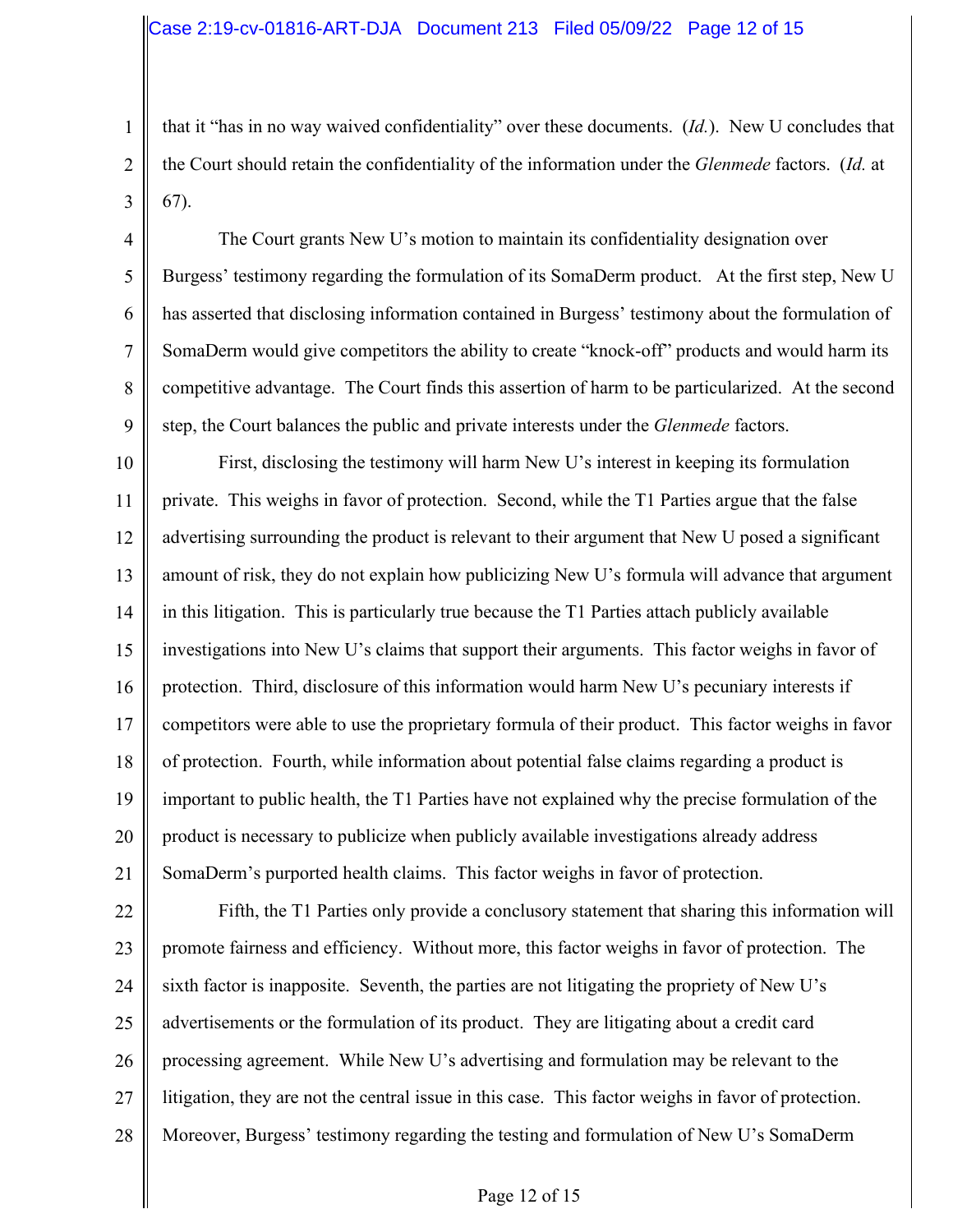1 2 3 4 5 product fits squarely within the parties' stipulated protective order safeguarding "[a]ny trade secret of the Producing Party…which has not been made public, and the disclosure of which may have the effect of causing harm to the competitive position of any Producing Party…" (ECF No. 92). The Court thus upholds New U's confidentiality designations over Burgess' testimony regarding the SomaDerm product.

6 7 8 9 10 11 Regarding the T1 Parties' argument that New U waived its confidentiality designations over documents underlying Burgess' testimony, this argument is not fully developed. The T1 Parties provide no authority on this point, the date on which they challenged the designations, evidence that they challenged them, or any reference to the challenged documents. Without more, the Court will not determine that New U waived its confidentiality designations over Burgess' testimony based on these documents.

- 12
- 13

# *E. The Court grants New U's motion to retain its confidentiality designation over Kenneth Burgess' testimony about monitoring distributors***.**

14 15 16 17 18 19 20 21 22 23 24 25 26 27 28 New U argues that Burgess' testimony regarding the way New U monitors its distributors' advertising should remain confidential because otherwise, competitors would be made privy to sensitive internal policies and procedures, and it could harm New U's ability to effectively police distributors' compliance. (ECF No. 192-3 at 8). New U adds that the testimony is irrelevant to the litigation. (*Id.* at 8-9). The T1 Parties respond that New U's assertion that competitors would benefit from the information is a blanket assertion, insufficient to overcome the presumption of public access. (ECF No. 198 at 9-10). Regarding New U's assertion that release of the information would harm New U's ability to police distributors, the T1 Parties assert that Burgess' testimony reveals that New U does not enforce its policies until *after* a distributor makes false claims. (*Id.*). Using screenshots from certain distributors, the T1 Parties argue that New U does not effectively monitor its distributors and thus, there is no danger in releasing the testimony. (*Id.*). New U does not reply to the argument about its competitors but asserts that the screenshots the T1 Parties use do not demonstrate that its monitoring methods are ineffective. (ECF No. 202 at 5). But "[e]ven if New U's policies and procedures were not currently 100% effective, New U would still be prejudiced by the disclosure of the designated testimony." (*Id.*).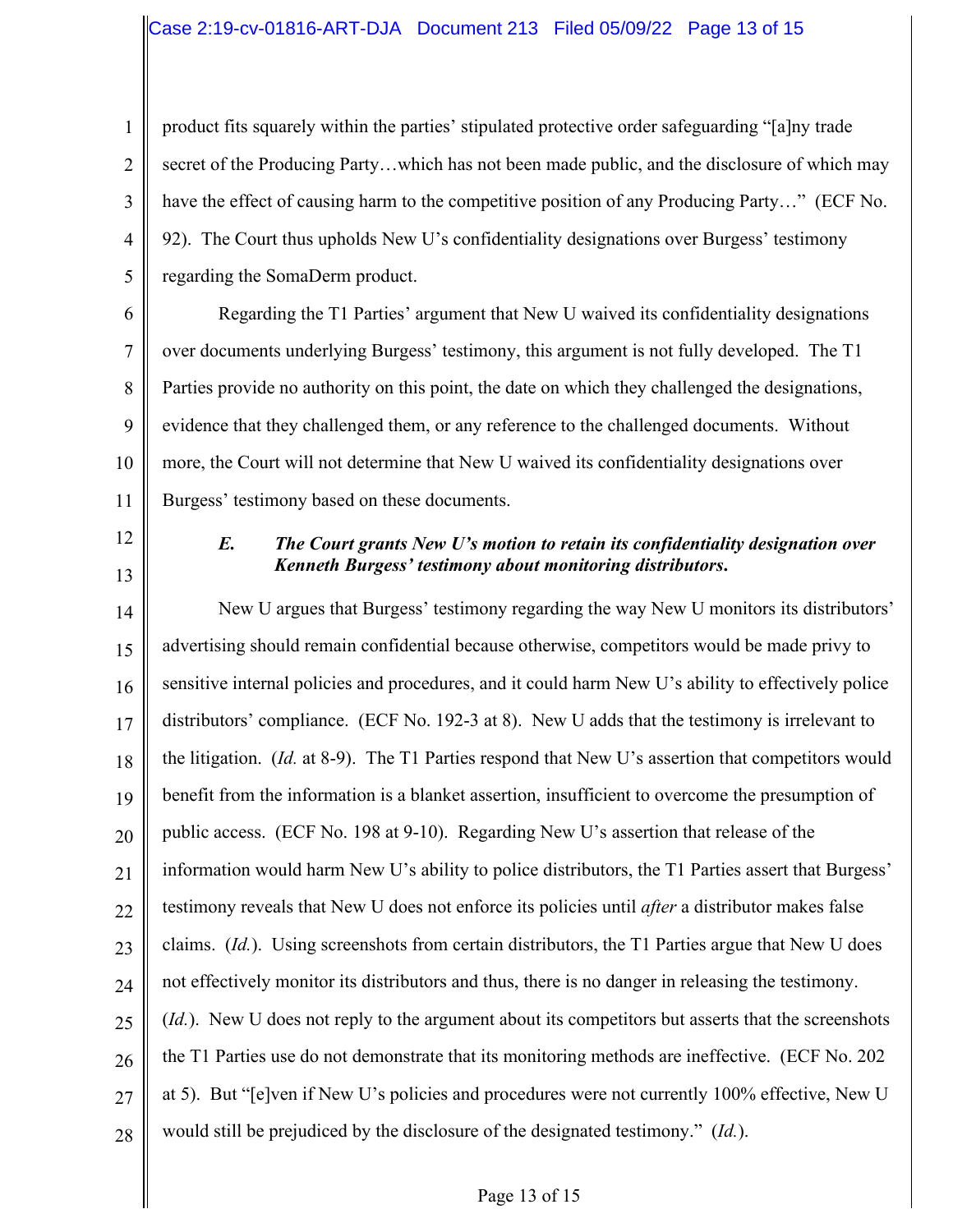1 2 3 4 5 6 The Court grants New U's motion to retain its confidentiality designation over Burgess' testimony regarding the procedures New U uses to monitor its distributors. At the first step, New U argues that its ability to monitor its distributors would be harmed if the distributors learned the monitoring procedures about which Burgess testified. The Court is not persuaded by the T1 Parties' argument that this monitoring is ineffective and thus disclosure of New U's methods would not change anything. New U has established particularized harm.

7 8 9 10 11 12 13 14 15 16 17 18 19 20 21 22 23 At the second step, the Court balances the public and private interests using the *Glenmede*  factors. First, disclosure of this testimony would impede New U's interest in keeping its monitoring procedures private. This factor weighs in favor of protection. Second, while the T1 Parties assert that this testimony is relevant to their case because it bears on whether New U's practices constituted a risk to T1 Payments, it is unclear why this information needs to be public for the T1 Parties to make their arguments. This factor weighs in favor of protection. Third, New U has argued that its monitoring strategies would be undermined if they were made public. In turn, this could make it more difficult for New U to ensure that its product is being marketed in the appropriate manner. This factor weight in favor of protection. Fourth, the protection—rather than distribution—of this information would promote public health and safety because it would allow New U to monitor its distributors more capably for instances of misleading advertising. This factor weighs in favor of protection. Fifth, it is unclear how distributing this information would promote fairness and efficiency and the T1 Parties' conclusory assertion is not sufficient. This factor weighs in favor of protection. The sixth factor is inapposite. Seventh, this case does not involve whether New U properly monitors its distributors. Even if that information is potentially relevant to the T1 Parties claims, it is not the key issue in this case. The Court thus maintains New U's confidentiality assertions over this testimony.

- 24
- 25

26 27 28 **IT IS THEREFORE ORDERED** that the T1 Parties' motion to retain their confidentiality designations (ECF No. 190) is **granted in part** as it relates to maintaining the confidentiality designation over Kaye's testimony about Pixxels. The motion is **denied in part**  as it relates to Kaye's testimony about Kadson.